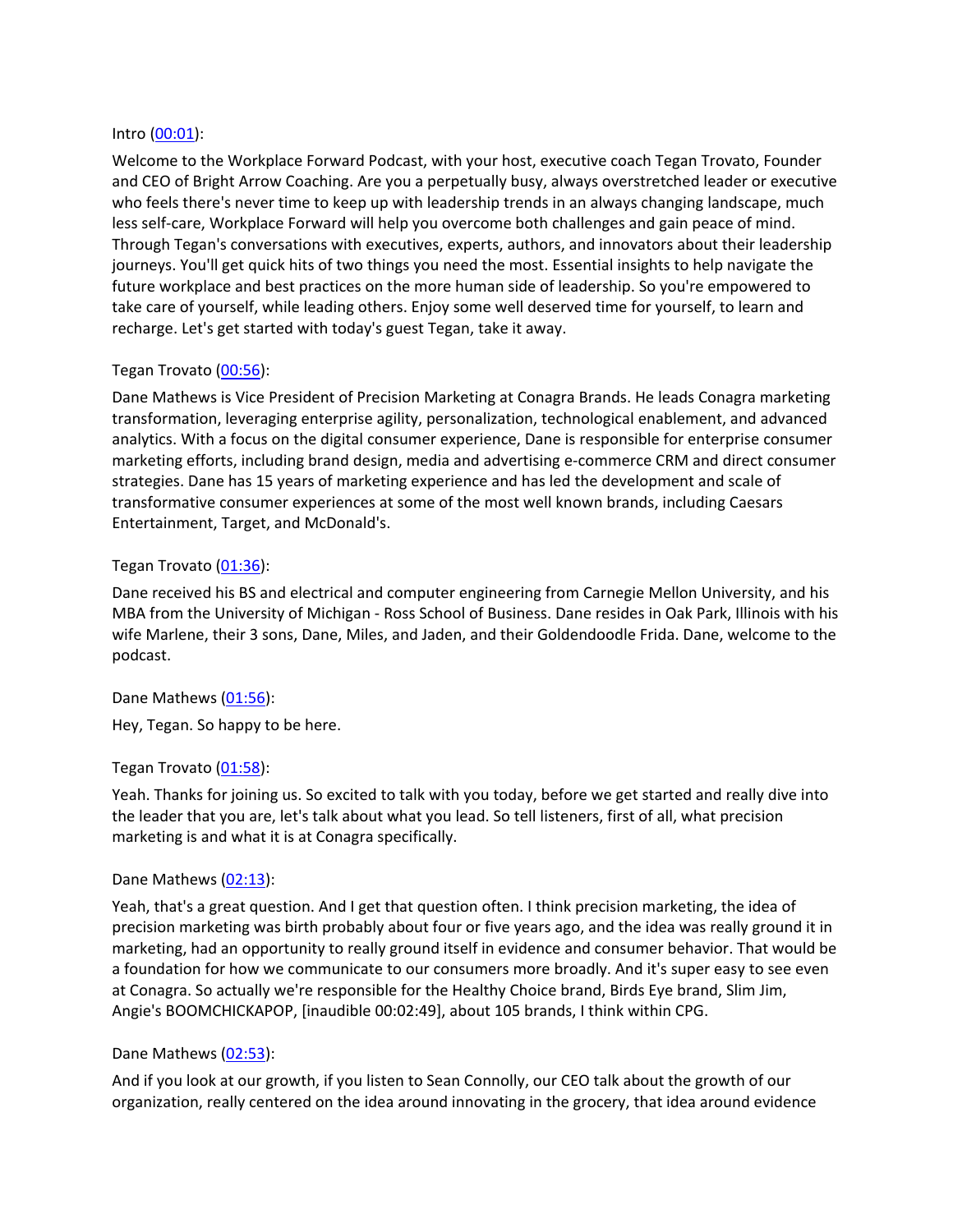and consumer behavior is foundational to the way that we develop products. And so the extension of that was, well, if we're going to develop products based on this deep insight, this deep looking consumer behavior, then we should be communicating those innovations with the same process and the same formulation. So it's kind of born out of that. So that's a little bit of a why, the what under precision marketing super interesting too. I think in order for a marketing to really be successful, it helps to have a lot of built in capabilities to actually help it grow in a super changing environment.

## Dane Mathews [\(03:44\)](https://www.rev.com/transcript-editor/Edit?token=7mZvxvJR2gWcceXdukPCfR6JveAOG95Zm6UHKU_yUPW-scHZ5l62RoO0X26AGo5wbySowgV16UGlUMy1rEYE9cxhNLc&loadFrom=DocumentDeeplink&ts=224.54):

So today that includes our e-commerce practice, which is in partnership with, and obviously the rest of the organization, but is really led and driven by the precision marketing team. Certainly all media strategies you would imagine would come from the precision marketing team, along with all content. And when I mean all content, it's not a euphemism, really the center of branded experience design comes from this team, from the packaging on the shelf all the way to, if we decide to do a 15 or 32nd broadcast spot and everything in between all comes from this team and we partner with some other teams, but at the end of the day, brand experience design comes from the precision marketing team.

# Dane Mathews [\(04:25\)](https://www.rev.com/transcript-editor/Edit?token=wIWsV1KwUfEa0bUSM8jYmQ6KUtuHAxuQzr8gwBK49SukLd_r1l9mRTl7zKxJ6MQfVtDkF9__MIj8Pq2lq5DvZVQ58Yw&loadFrom=DocumentDeeplink&ts=265.78):

And then lastly all owned channels. And so wherever we have own channel activity, and sometimes that own channel activity is pretty straightforward. We'll have a healthychoice.com brand website, but in other cases that own channel strategy will be more complicated. Meaning we may be launching direct to consumer experiences from those own channels and real commerce experiences for consumers. And so we have a kind of a, I would say at the end of the day, we have a broad view of the consumer journey and all of the forces that help make that consumer journey really drive commerce and drive sales. And so at the end of the day, we're founded on evidence and we're founded on a deep data practice, based on consumer behavior. And that is meant to power the entire consumer journey, centrally for the organization.

## Tegan Trovato [\(05:11\)](https://www.rev.com/transcript-editor/Edit?token=oUkyga2_rQXQQh8mVhI_X1SIi7elscU3y76ODA_hoPNuhErlF1bxgbGbFCitFRMrlDHTWeWswHVGPDdxs-qMiBk_BPM&loadFrom=DocumentDeeplink&ts=311.12):

Great. So we're actually, it makes sense. I'm glad we started with this explanation because as we dig into your leadership practices, the things that enable you to do, the work that's industries specific, we're going to talk about things like collaboration, agility, practice. So all those things make a lot of sense if you're innovating in the consumer package goods space. So I can see why you're constantly thinking about that in your leadership space. So little pre-read for our listeners, that's where we're headed.

## Tegan Trovato [\(05:38\)](https://www.rev.com/transcript-editor/Edit?token=bItfJxVkA3S7i2EPSy9TehL4hcJ8kSwV4WUtB5rqmwrMHFHI4Xd_615nrGXreOcsE-xx-MFQfNmixpJo_Fa13m0iwDU&loadFrom=DocumentDeeplink&ts=338.18):

For our listeners to know I always connect with our guests before we record. And I was leadership nerding out on some of the things Dane was sharing with me, which we've kind of come to the conclusion that a lot of his work has been about making decisions with data, as you could tell with his explanation. What really struck me was the times you are having to make decisions without data. And we're going to get into that here in a minute. Tell us first, Dane, why you don't believe leadership is lonely because I will tell you it's one of the top things I hear from my executives I coach, just feel so lonely. So I love that you opened, when you and I were talking with, "Nope, it does not have to be lonely. It is not lonely." Tell us why, please reposition this for folks that are listening.

## Dane Mathews [\(06:28\)](https://www.rev.com/transcript-editor/Edit?token=iNITSQDUaMGZcPgtAB1qNhU99NENI0QNYBys3JkVcavQpPzzFKzLcUGBXnwIwQKj_Dzp3BgAnvZfkOW8mxzOsULRGzI&loadFrom=DocumentDeeplink&ts=388.49):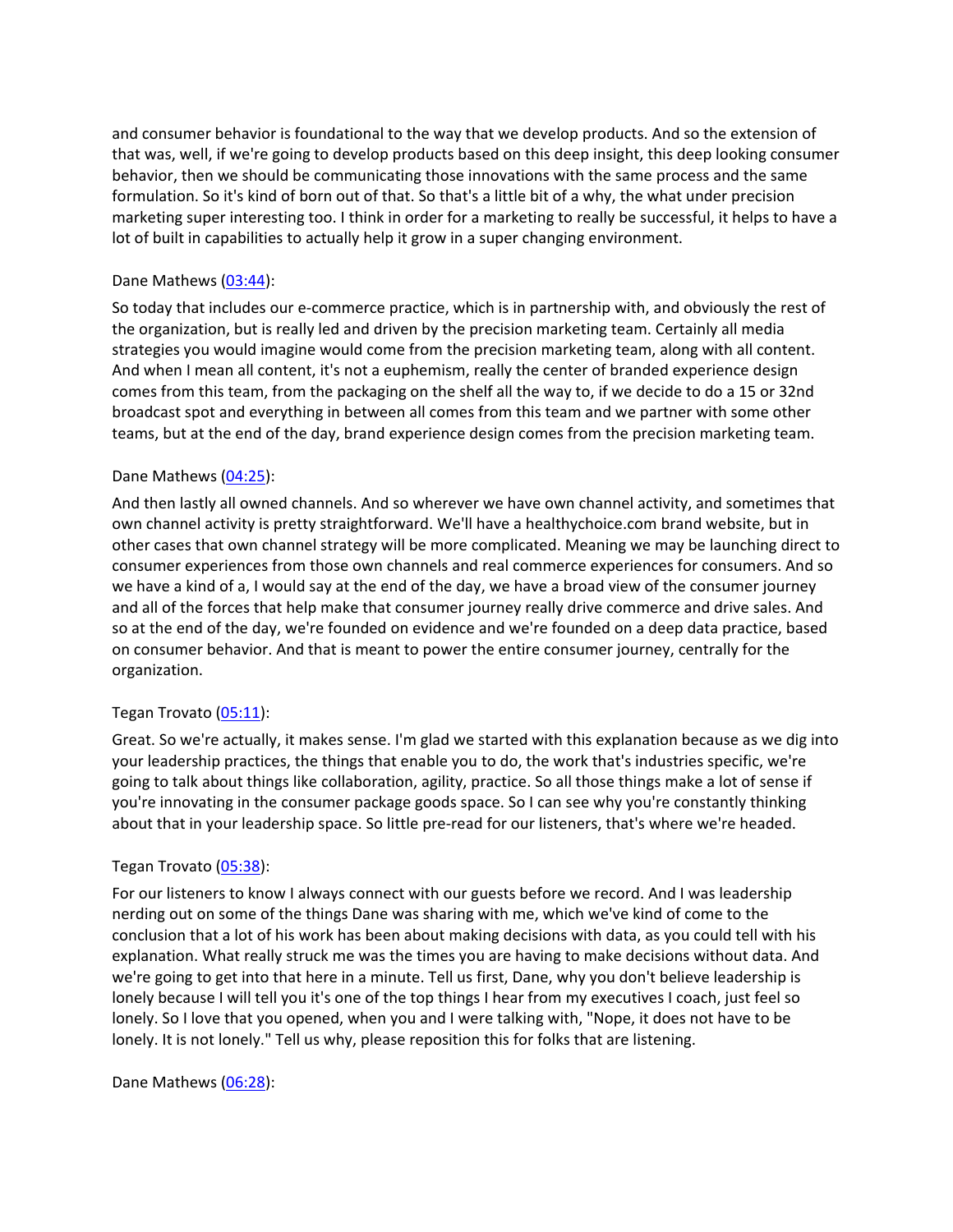I've had a chance to reflect since our original conversation Tegan, and I'm going to stand strong. I'm not changing my mind. I'm not going to change my position on this one thing.

Tegan Trovato [\(06:35\)](https://www.rev.com/transcript-editor/Edit?token=5nIthI90p0vCfXdpnbW4qKKeaovhU9-XDyNmzTaGDqoUNwFo2pWtfI0TI5GDh-P766Chc3HQ2jT_9y6vuH6QkGwxWME&loadFrom=DocumentDeeplink&ts=395.91): Don't blow the episode Dane. Yeah.

## Dane Mathews [\(06:37\)](https://www.rev.com/transcript-editor/Edit?token=XdzqXr7TAfDeAx9MYFWeyEHliFRTEYTSPjNWqfI5N9U0JF8C5_o51Gy-ZX322CcjV5k-Z7ko1YR4WYkMzJen5lbf8bY&loadFrom=DocumentDeeplink&ts=397.31):

No, no, can't do that. Can't do that. Leadership can feel lonely. I think the most important thing that you said was it doesn't have to be. And in fact, you are more successful as a leader when you work hard to obscure and remove that loneliness. I think for me, kind of a meta conversation, at least with myself, and I'll say it this way, I have grown up for the most part with the idea that my own success was connected to my own ability to march up a hill with a giant backpack and plant the flag. And that's has served me well maybe in decent parts in my experience, that's not the next leg of, of my own career trajectory. That's not me thinking about being a kind of scalable leader, a leader who can really drive more significant scale.

# Dane Mathews [\(07:30\)](https://www.rev.com/transcript-editor/Edit?token=bRo_gg_AUsWpkWA6PPdKQpDKyymUTmcUlK_olFjwg8ny5s96LVbIxz5gq9QjQP3U-2obRZIv8UqlT8vKxeOkNzQ4kdw&loadFrom=DocumentDeeplink&ts=450.49):

And then the last thing is, it is a truly insular look at leadership. And so I've had to unpack this idea and why I say it's meta is because I thought my own trajectory was responsible. I was personally responsible for it and I am, but I actually had to march my career up the hill. And then anything I did, I had to also march up that hill really on my own. For me, I've grown the most by actually expanding my aperture on well, if I feel lonely, then that's a great reflective moment to say, "I'm in the wrong space of retreating back to my old ways." So if I feel the pressure of, "I need to decide these things, I really need to figure this out." That's a true aspect of all leadership, but if I'm doing that and I feel like I'm need to kind of close my eyes and figure this whole thing out on my own, I've already off the wrong start.

## Tegan Trovato [\(08:26\)](https://www.rev.com/transcript-editor/Edit?token=obPQKqZh9TFyW0qf-Z2R43jBJbLfOt6tmDi34WevWEPDigIc91pZmjKxRK1NNtJhuaZGTNhZdY_mdyqFlLLLP_NUmEw&loadFrom=DocumentDeeplink&ts=506.22):

Yes. Wow.

## Dane Mathews [\(08:28\)](https://www.rev.com/transcript-editor/Edit?token=TO2xfmGQjE02Dmff5Jq1VQVkcsueZEft67hfCvPW2Y6EHAqMvLMvn6oWas9Yv1DljEvLUVjIrDZSLV4M9uqUlAeSmYU&loadFrom=DocumentDeeplink&ts=508.26):

That's why I say it's a little meta only because as I'm working through things, I have to back myself up and say, "But how are you going to actually conquer this? How are you going to get around this?" And I've learned that I don't always get direct answers from people, but even people either tangentially to me in spaces and totally different industries and totally different spaces with totally different gigs and jobs, they unlock things from me that help me see things differently and help me notice things differently. And that's been super powerful along the way.

## Tegan Trovato [\(09:04\)](https://www.rev.com/transcript-editor/Edit?token=J2wcX_9j7Nvh7xmog1dDh2Y-tPujnTsCyelXYQ79rPwyghsBId9jTBp0tCfQFmO5_gY2xv_zALKpiEB13b6mq3VpR_M&loadFrom=DocumentDeeplink&ts=544.12):

Yeah. I will just validate that that journey that you described in the earlier parts of our careers, is it our autonomous work, our ability to win in our individual roles, our individual contributorship. It's absolutely why we get noticed. It's why we are offered leadership opportunities. I have to tell you though, Dane, a lot of folks will take that next step into leadership. And what I mean by that then is people leadership. And it takes them a long time to get conscious, about the need to change that behavior. And that it becomes about removing obstacles for other people to do that autonomous work on the team. Right? So I just appreciate the level of consciousness and intentionality you're bringing to that part of your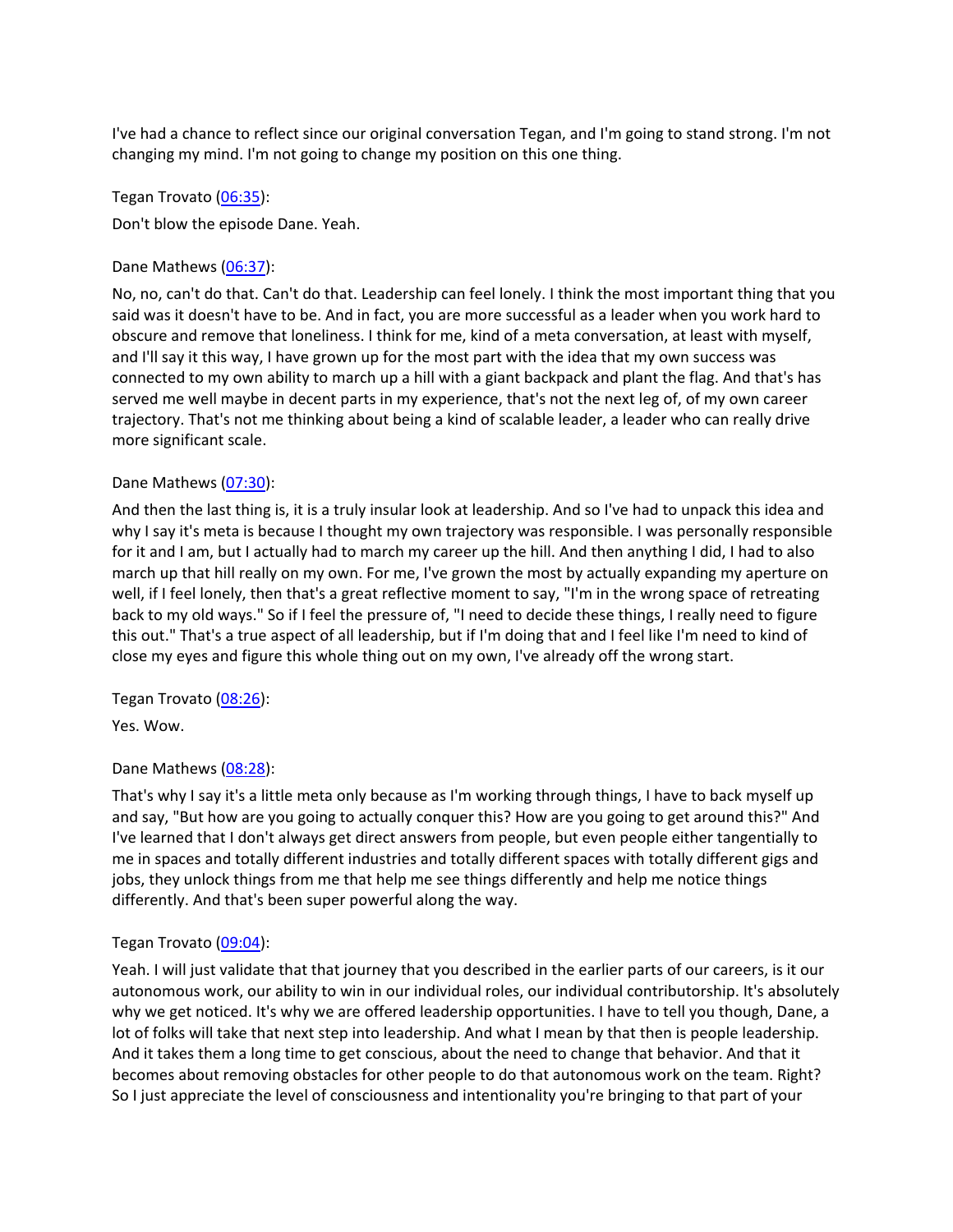journey and that you're now constantly conscious about it. So share with listeners then some of the tactical aspects of how you build community, how you seek council, because you shared with me, it can still be a struggle sometimes to remember to ask for help. Right? So what are some of the things you put in place to tap into the experience of others and into the knowledge of others?

## Dane Mathews [\(10:08\)](https://www.rev.com/transcript-editor/Edit?token=fhpv1cAhLw5-DyhnfrG1ma5PkiqzvydnYCjfYVWlV_ecvwlg-f3EKpvZfcdxXBEwkrUDKZaey13ysL0I5D4qPMGQcBI&loadFrom=DocumentDeeplink&ts=608.46):

Yeah, I should refine a little bit. So, a lot of my work isn't necessarily in scaling my leadership for my team, my real journey today is influencing the organization. What isn't super clear and I probably should have made this more clear is the precision marketing team at Conagra is often the tip of the spear for digital transformation, which means we are both building new capabilities in the organization. We are piloting those new capabilities and optimizing them, and then we're scaling them, which means at the end of the day, my leadership is about how precision marketing and digital transformation actually touch the rest of the organization. How does digital transformation, that we're delivering actually touch our back office teams, that are in Omaha? How our work touch our brand partners? How does it touch our demand science team? How does it touch our IT teams? And touch, meaning not lean into them, but how do we build practices that help them participate?

# Dane Mathews [\(11:06\)](https://www.rev.com/transcript-editor/Edit?token=Cm8b0hGtMV_0yV35Kw8QE-nlfSEC8ZkDyfm1XT2V7DXK6sr0l7flCc1lTwT5Xi7flIHegPlGSZLltbUeVw7vfXNdvO0&loadFrom=DocumentDeeplink&ts=666.79):

So for me, when I'm thinking a lot about my work and my own leadership ability, I need to nudge myself to push into peers around the organization. So my peers in brand, my peers in IT, my peers in the demand science team, and really expose the fact that I might have a good sense of what to do next, but I need their help to design what that is. And so the leadership challenge for me is less about how I empower my team. It's actually how I drive participation and ideation and innovation with my peers, where I might have the most experience in this. But that doesn't mean I'm the only one who can run the conversation. And so I need to work very closely with all of the functional areas in the organization, legal, consumer insights, technology, random business partners, RSLT. And while I may be the most knowledgeable in terms of what digital transformation looks and feels like, because it's my kind fourth rodeo, if you will, from a digital transformation perspective, that doesn't mean I have all the answers and I certainly don't have all the contextual answers that I'll need to help it be successful at Conagra. So I need to open myself up to people and allow them to participate and help me co-design what transformation looks like in the future.

Tegan Trovato [\(12:29\)](https://www.rev.com/transcript-editor/Edit?token=l6UPyiOtnXjlFXVd-6NZthpq3u3raxa1rCmnnW4Ne2TTqCETOcw1Simv5GZt2r-Suvbe9tKWGHJoKNvZXgP51beX6bM&loadFrom=DocumentDeeplink&ts=749.66): Yeah. Yeah. That's art, if I may say, right?

Dane Mathews [\(12:33\)](https://www.rev.com/transcript-editor/Edit?token=mdK_6bEZu3sLctTxwsShoPQ-eZ46VLEnxkYFV6D9Olx08udOVbbO3NEFDthm4iUEk23b_oZPv8vTYS5xkN6dZ42Sxpk&loadFrom=DocumentDeeplink&ts=753.21): Yeah.

## Tegan Trovato [\(12:33\)](https://www.rev.com/transcript-editor/Edit?token=o8ozzAnCtZ35ZmUIT_dAMw1aonOmtSNf4jAc3Q5xVMQV2-Z_QEGIpowza7h9UyWsp-RXIgFj_17k04tu6iDxAmmve3Y&loadFrom=DocumentDeeplink&ts=753.69):

It's art and what I know about you and some of the things you've shared is that you've really propped in science with it too though when it comes to three things that are really important to you, that that collaboration, agility, and practice. So when we talk about those three things, because you identified those as being super important so that you, your own leaders aren't operating for from that island, aren't accidentally not asking for that community, like you're talking about, cross-functionally and specifically. So talk with us about those three things that you've implemented, collaboration, agility, practice, and how that serves your mission as a leader.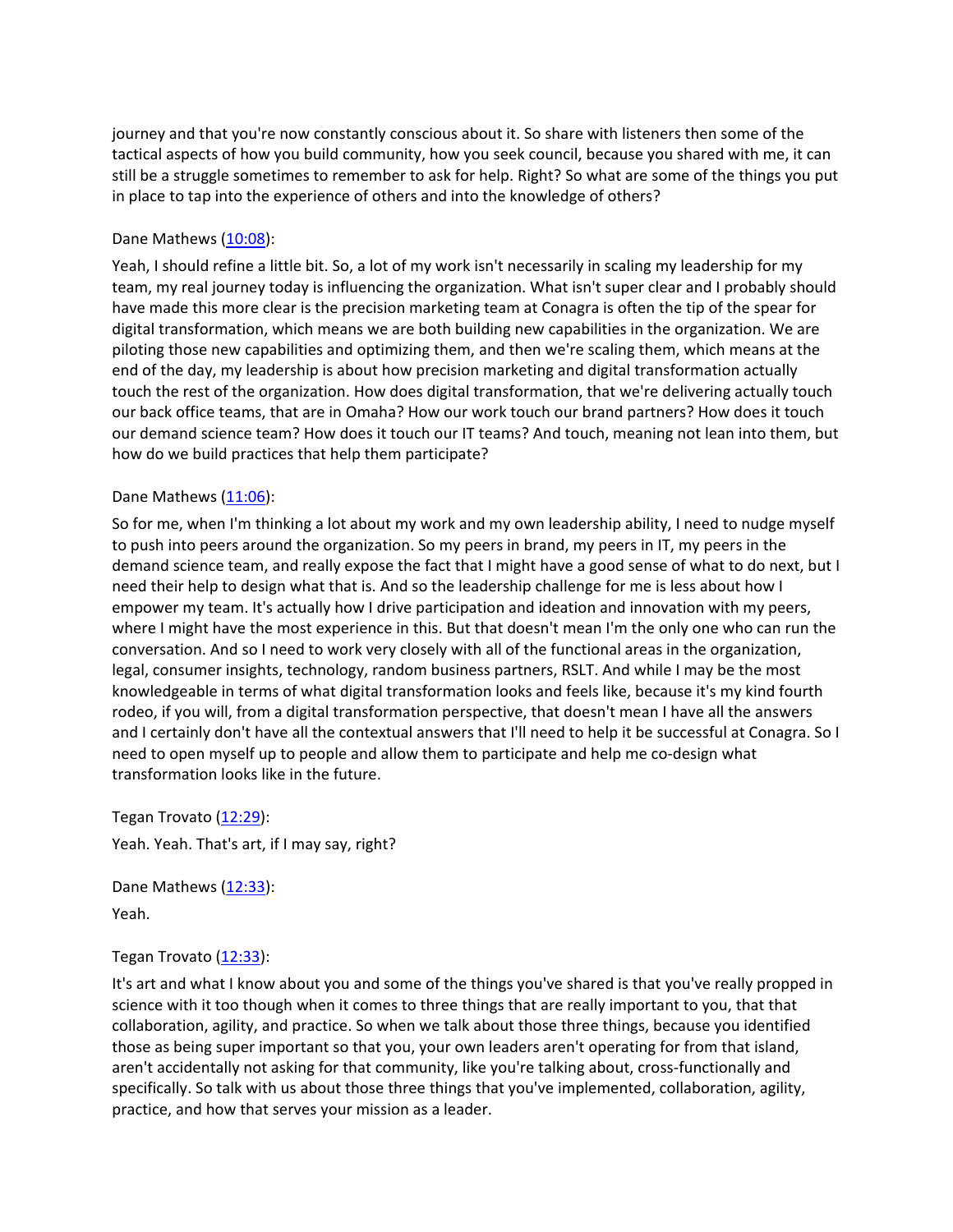## Dane Mathews [\(13:09\)](https://www.rev.com/transcript-editor/Edit?token=EsEBXH3wlWYeam4j5kRbhJ3lAJO7ggQa_Li7C9VRYsBsH8J5PT3LaU0LLHYNmCSIbsUWfiBJttR9302q4BiPKsR3pMI&loadFrom=DocumentDeeplink&ts=789.62):

Right. I felt like for the organization, going back to this idea around it is at the end of the day, we are designing an enterprise way of working that leverages evidence, our brands and our communication channels as a way to drive the business. Fundamentally, that's what we're really after, but that's not the marketing team executing on behalf of the organization. It's the marketing, helping the organization execute on behalf of the business and we are constituent [crosstalk 00:13:41].

# Tegan Trovato [\(13:40\)](https://www.rev.com/transcript-editor/Edit?token=FYU0ZF06r7OozRojmovFN9Waggx6-YA6kyWMTk-Z1XTtvvoE9wFWDQvoKayzOLgk9geXc3OJQb9YLyd9EggFJywIRYY&loadFrom=DocumentDeeplink&ts=820.69):

Oh, good distinction. Ooh, very good distinction. Yeah.

# Dane Mathews  $(13:43)$ :

So on the collaboration front, we knew really clearly what it meant to really do marketing in this kind of environment. So that was pretty clear to us. The biggest question was, but who can help drive this practice faster and better? And so we had to design places for in this part of our go to market practice, we need the business leaders help here. We need to understand business strategies at a really deep level. So that was great.

## Dane Mathews  $(14:11)$ :

And then when we got to the next phase, oh, well this would be great to know what are our retail of partners thinking and doing in this space? Because they're an important component. They're the critical channel for success for us. So what's happening in retail. And then the next piece was, how can science, and we'll say automation and machine learning, also help us drive greater efficacy in this space.

## Dane Mathews [\(14:33\)](https://www.rev.com/transcript-editor/Edit?token=UQpIR0177KucjoBJ8FZ66qKR67j1v8wJBRr9Y_5R0OI6GPSYoIRqh2rHjQvvnfBy1rz99c_2X06B8KYdYfOha8YxVyE&loadFrom=DocumentDeeplink&ts=873.51):

And we kept finding all collaborative opportunities, in that collaboration, like let's have a 50 person meeting and meet for an hour and I'll get lost around the axle. Let's be intentional about our collaboration, which means this is our practice. This team can help us do these things. And we would start to design with that team. These are the questions we're trying to answer. How can you help us answer those questions, more coherently and more directly so that we don't have to go find those answers. And we actually all get a chance to execute together. And it's this intentional way of, maybe the best is a sports analogy. If we are the kind of point guard in this work, then who is our small forward, I'm going to use basketball because [crosstalk 00:15:15].

## Tegan Trovato [\(15:15\)](https://www.rev.com/transcript-editor/Edit?token=1lAY0huBJQ_KHJY1HlBj8kSf-q35X9oJzFgH-EzMkCz3wzPzk4-yn4uHXzglGiFbdCg2THiJRWiX2JlpFr6cuYmcNx8&loadFrom=DocumentDeeplink&ts=915.38):

Well, I'm kind of glad you are. If you had gone football, I would've just nodded my head because I don't know. I'm with you on the basketball. Okay, go ahead.

## Dane Mathews [\(15:21\)](https://www.rev.com/transcript-editor/Edit?token=WEirM6LwaDbx5HAJYhvoTpz_5_gir7mr9qtg14oLsSrkwJOR_PJ4AuJaA9F26D4WlGVjOYozl7Mx1mU3NESotZ67Phw&loadFrom=DocumentDeeplink&ts=921.07):

All right. Let's [crosstalk 00:15:22] the basketball. We're well connected, Tegan beyond even spaces we don't even know now.

Tegan Trovato [\(15:27\)](https://www.rev.com/transcript-editor/Edit?token=_d4p5qEEk8DlscTqhx-Ge3mp16MGxn06IDS4o4lWdF_BxJOJRnl5A_BDOQ2_nVHK48bovKoZl5VjAI51vkAFUQFzQcU&loadFrom=DocumentDeeplink&ts=927.31): That's right. Sounds like it.

Dane Mathews [\(15:28\)](https://www.rev.com/transcript-editor/Edit?token=d7nCOjwd8S5Hvai7VEoHdEqCGwgY3HfD1VFF3WRs9ezzAPhg90ef3wUHTMR1mGYfRYymoBm9lmAtnkDB3XXTmDoyZaI&loadFrom=DocumentDeeplink&ts=928.92):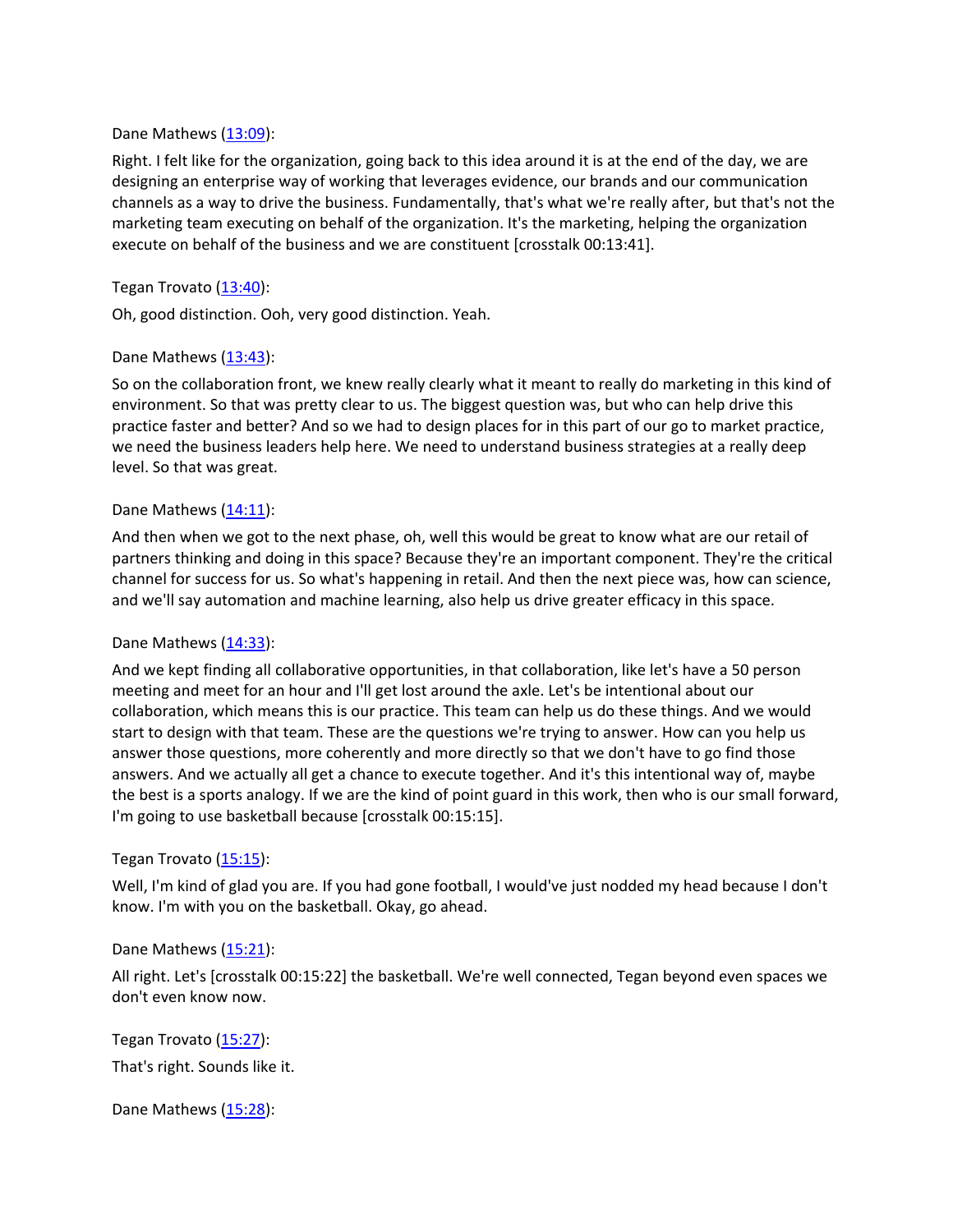Exactly. So I'll do this pretty quickly, but who is our point guard? We are the point guard. Who is our small forward, who is our center? Those are the important questions we started to ask ourselves. Because we could boot up our own center and our own small forwards, but we felt like it would be better designed if it was designed as a team sport versus a, say a hundred yard dash, if you will, leading a track a little bit. So also on collaboration, it is on our team and we're working through stronger collaboration across our team. But the most important collaboration part that we're really focused on today is collaboration from an enterprise lens. And that's proven to be so foundational for the organization, for sure. Should I go into agility?

Tegan Trovato [\(16:14\)](https://www.rev.com/transcript-editor/Edit?token=p3TqwEUiqlBmch0scsUyoCaeYePPHqvyqbeifST4SU4746OUQG3u5e_8iCrdOe7gT4BYrjDzZDwSTgi78sagQDj84mE&loadFrom=DocumentDeeplink&ts=974.11):

Yeah, let's.

# Dane Mathews [\(16:15\)](https://www.rev.com/transcript-editor/Edit?token=WxZ9IgUGkzBWo1_cCW7NYzkV0fMLmmsQko27QBCC5MYGnj1XGb88LXGe7FXnjlaCJBCVwEuY7ky1IHAPg2SBwqeuXaM&loadFrom=DocumentDeeplink&ts=975.61):

Yeah. So on agility, within this collaboration, we knew, we felt like the marketplace changes too quickly. And if we decide that we're going to go on this journey with the enterprise, we could be doing marketing, planning work for an entire year before we ever go. So we had to be pretty decisive and say, we're going to do this collaboration work, but it lives within time and this is the time you have. So we almost starve the organization, the organization, "Well, I don't have that information yet. I won't be able to get that information." We said, "Well, we're going to have to all move a little bit faster with a little bit more agility and a little bit more connectivity." So we said, "These are the fundamental questions we need from each of these teams. And this is the time that we have to get it done." And in the beginning there was no shortage of stress to you. Well, I don't know. I can't [crosstalk 00:17:00].

Tegan Trovato [\(16:59\)](https://www.rev.com/transcript-editor/Edit?token=Rbi3hSRgniEoarxVAuDqWRhX2Aa4DlFaBAyoab1FZaXgmrHS-DIbXUYGxBn4Cw_DEAwwW2d1F6Y5c9fN4o8Ggn6G03Q&loadFrom=DocumentDeeplink&ts=1019.98):

Sure. And where does this fit into their work, their day-to-day job, right? Yeah.

## Dane Mathews [\(17:04\)](https://www.rev.com/transcript-editor/Edit?token=n59RaE8kuDGCHTdTIam2qDeheiws_rKuRJ3yeqYmOXEN_6e-qQDR5AQPI04UttmrRzN_lUKQJDQrK1zKctpETff1PyE&loadFrom=DocumentDeeplink&ts=1024.47):

Right. Right. But over time we started to edge. We started to shave off all of the wasted time around the edges. And we started to get answers faster, harder, stronger. Things that teams said, "Listen, we can't collaborate because we are on a totally different time cycle than you guys." And those teams now help us participate at the end of the day.

Tegan Trovato [\(17:25\)](https://www.rev.com/transcript-editor/Edit?token=x5obsKB3gXU_7mCvIJFKJUZYmgdzjpe9NWaPPlGFTaWPQQt6ntFSZky8VGBtA7VcFxwvLDU0p94XsEiecQXypX85foc&loadFrom=DocumentDeeplink&ts=1045.3): And that's something.

Dane Mathews [\(17:25\)](https://www.rev.com/transcript-editor/Edit?token=BZojWbcHbWvblw1JPqvDIm6S2DUY47TjAGIiMlSg3uS8cnPA2TNE5TQJE8ocaIYEiohaszpzHHXf-M1FgPCMZBoTLys&loadFrom=DocumentDeeplink&ts=1045.71): And they're about a collaboration.

## Tegan Trovato [\(17:28\)](https://www.rev.com/transcript-editor/Edit?token=SPIU2gcbXwJTtEhoIt_WsSOlm-Yth-1KWfgq_ixtoHeJiwq_5KcWgNZX6eainc_1_KlwjSbofgmekcdEktEui9GWj5U&loadFrom=DocumentDeeplink&ts=1048.29):

How did you get them there though, Dane? How did you get them there? And what I imagine is some of that may have been top-down, was there a more senior partner who said, "Oh, you have to show up and help.' Or some of that. Okay.

Dane Mathews [\(17:40\)](https://www.rev.com/transcript-editor/Edit?token=mfwuQR2oA9WJS1o1k8yG3aiu7XKcRyca_Oe1GNzAm5uTnXR507DJxaHPdCB80mXuxIf2kMG-Q-aEJ8FHRJQC9wmAxMI&loadFrom=DocumentDeeplink&ts=1060.35): Well, yeah, in some places we can.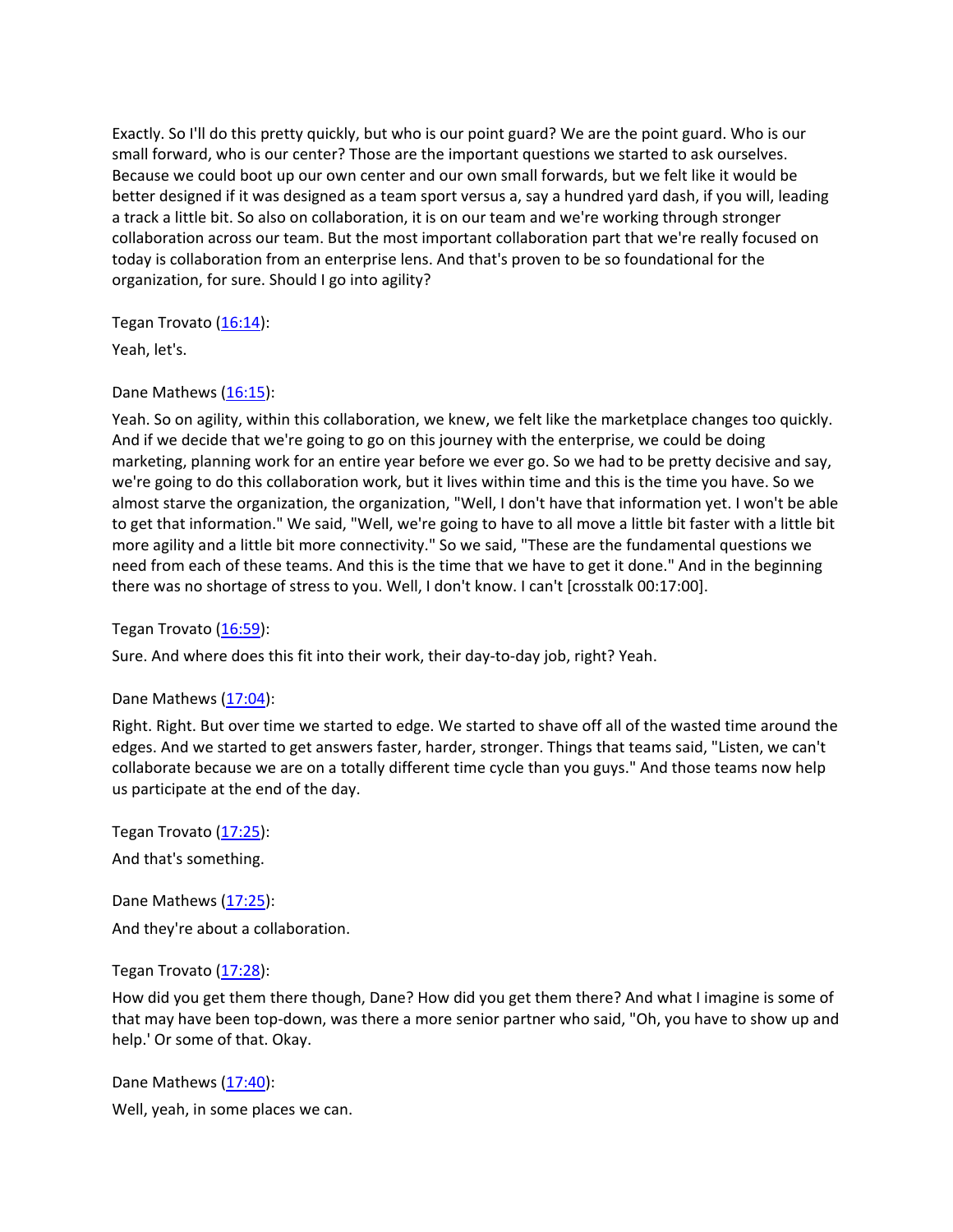# Tegan Trovato [\(17:44\)](https://www.rev.com/transcript-editor/Edit?token=c-l0Tw-2puo551AquDYrI6oNNlHYmOZT6eV_0Gu-zd8a3UuFCIiMfC7ntAQnwW-Ya4zhsMrFBv2QcWkK0PnQy2Uk-40&loadFrom=DocumentDeeplink&ts=1064.04): There's mix I imagine, that.

# Dane Mathews [\(17:45\)](https://www.rev.com/transcript-editor/Edit?token=aT6OrsoWqWi7sDN8upMYX_hiGg1vdmhWuzKI5iYHNnqGT0cfNz-G71svAadFhBVkYzYRr5Yvl591KjL1qqJIkIKtoKU&loadFrom=DocumentDeeplink&ts=1065.06):

Right. It is a mix. That's not my go to though, quite honestly. I think of that as my last resort, if you will. So you got to have great relationships, right? So you just got to [inaudible 00:17:54] great relationships. You need to articulate the value of what you're doing and why. And I think if you can do that well, and you can do that, simply people understand like, "Oh yeah, yeah, that could be good." That's hard, but it could be good. They may not say that to your face, but in the back of their mind, they're like, "Yeah, that might be a more desired outcome." And your question is really interesting because it actually leads into the third thing, which is practice, which means we don't get too stuck around the axle around, was it perfect this time?

# Dane Mathews [\(18:23\)](https://www.rev.com/transcript-editor/Edit?token=yA5FWbNzm6v3Omy_0vjiUZtjiM-PxDqyM9WPmNEeDC5mfu1R8DO5mRrhcHKCprKVgoBuf1crmsoATitjv3d_gxLUCms&loadFrom=DocumentDeeplink&ts=1103.03):

It's not going to be, we might actually say, all right, these are the questions we need you to answer. And we might only answer 20% of the questions in the first round. Cool. That's 20% of the questions we don't have to answer ourselves that we got better insight from the team. Great. And that cycle is short. So the next time we do this, we do the exact same thing. Do the answers to these questions change. And sometimes they have, great. And then we might have 40% of the questions answered. And it's this idea of using time, little like a savings account, but using time to allow the organization to get better.

# Dane Mathews [\(19:00\)](https://www.rev.com/transcript-editor/Edit?token=CrghPGX-PI3ngI6E4ggDBu8CGUjcQliQ4wZyfxor2bjJ5nMtrNCui2euNVf689yzzUzWDGHFasbb1r1Tc2IRNg1wlL8&loadFrom=DocumentDeeplink&ts=1140.5):

And I can pinky promise if you start in January and you have small enough time cycles, when you wake up in July, you and your team will be in a dramatically different place than you ever thought possible, because you just kept working at it and you just kept refining it. And that's been for me within my fourth kind of enterprise transformation, one of the biggest learnings is just getting started next week while it may be uncomfortable is the most important part because you have to get past that initial discomfort of growth. And then once you get past that, it becomes easier and easier to do. And you set new growth foundations for the organization and it's super powerful to watch in real time.

## Tegan Trovato [\(19:48\)](https://www.rev.com/transcript-editor/Edit?token=SnIYb1yheunld9sCtdAwNI1s6UvWlGLq78pP4wXu0hJtqRBjkxjNwxIeFv0m2627b5ImSQmuZYp8cL9uYoWRpom8L1c&loadFrom=DocumentDeeplink&ts=1188.4):

Yeah. Okay. I have to nerd out on this a little more. I just want to point out for listeners and you may have experienced this too over your years, Dane in different companies, different teams. But I think the piece that's often missing when we try to be more agile is, well, what we usually do immediately is look for waste reduction, reduce waste, go faster. But I don't always hear the stake in the ground on here's the end of the project date. I swear, I don't know why it seems obvious as you and I are talking about it, but as I reflect across teams, I swear that's missing. Right?

Dane Mathews [\(20:21\)](https://www.rev.com/transcript-editor/Edit?token=GCulZEseL5OcGuGqTQrAS1q73MdN5zsWNqKg1sYBQRCjGzxy6BN4f4mx-OJJY766t57omKrKxodISQ9dFNDDPNs5_Pw&loadFrom=DocumentDeeplink&ts=1221.68):

That's super important. Yeah.

Tegan Trovato [\(20:23\)](https://www.rev.com/transcript-editor/Edit?token=wMIoSPK7R3GlpkGtOJZwN4YQZ-Qpu1psOMaxzzqIm_6Vj99DUCOx-fE5afFL5so_5mp6jSvjzZL-SsjUjkzt1W3OJTw&loadFrom=DocumentDeeplink&ts=1223.51): It is.

Dane Mathews [\(20:23\)](https://www.rev.com/transcript-editor/Edit?token=pDZQTRmjD6JOZB3KKZXgEvwVcBLKldXhWIdnSMyJ2ycRYGcPJGap1Un16xOTThoYZQvVsV4eEql5_QCUk07o_5gIuaA&loadFrom=DocumentDeeplink&ts=1223.59):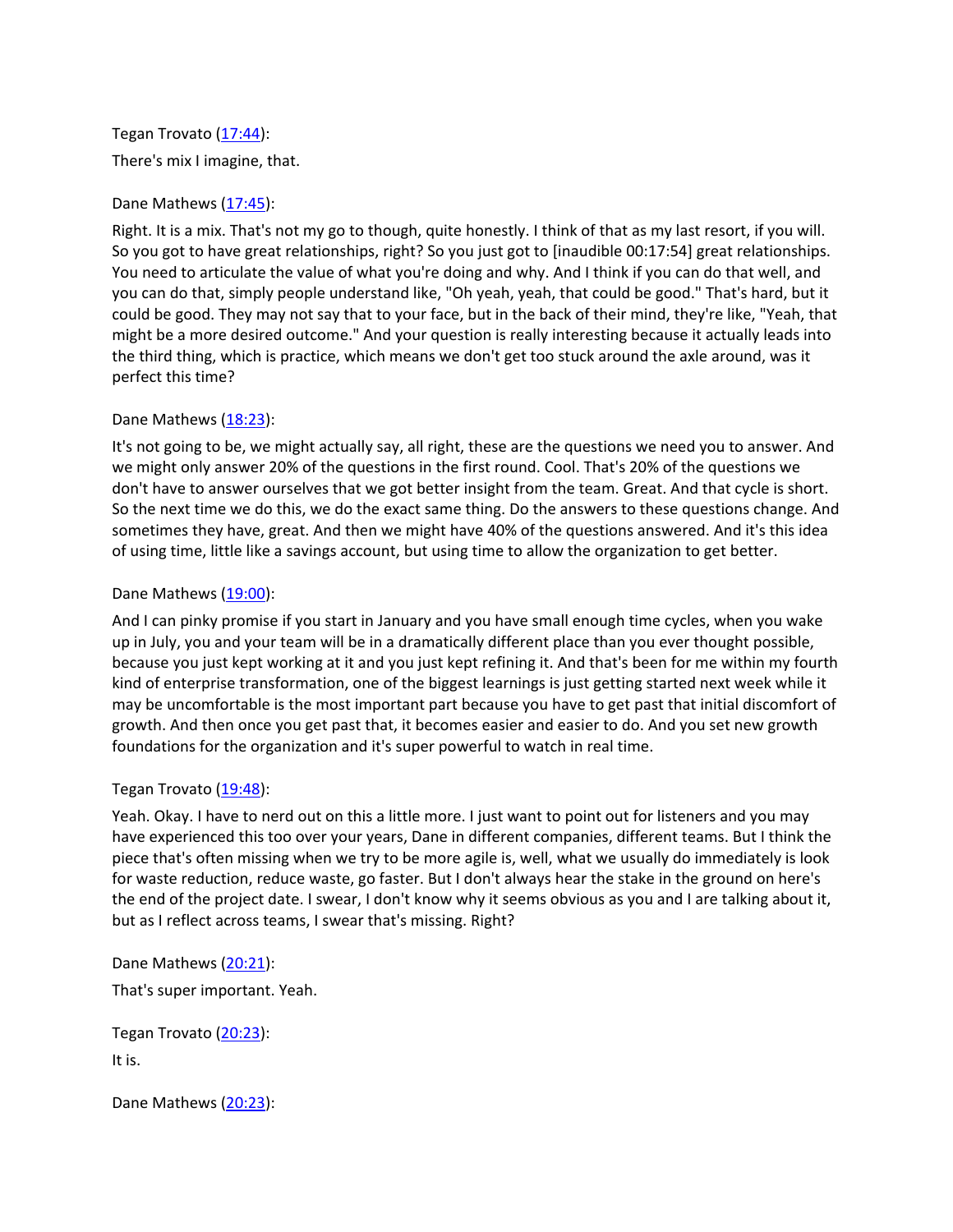And it's uncomfortable because everyone looks at you and goes like, "There's no way in hell we could do that. There's no way, not even close." And that might be true, but I think in order to really recognize time, you have to really make it clear. You can't be fuzzy about time because it just continues to march and move on. And so you got to be pretty clear. This is the time that we have. And then you use that as, it's actually a tool. It's a great tool, because that tool will help flush out, what do you truly need to be successful in this [crosstalk 00:20:57].

Tegan Trovato [\(20:56\)](https://www.rev.com/transcript-editor/Edit?token=X6tlb7y579dshx4yVSaEZ3759NQhc6AYJhvS5Zoxxx8PTp8x0WlcBpUwPazQhvXkozJyBigRDIoYrvENdPoCDjOTj5U&loadFrom=DocumentDeeplink&ts=1256.97):

That's right. That pressure does.

Dane Mathews [\(20:58\)](https://www.rev.com/transcript-editor/Edit?token=qavdrWpG6PjIQyGpzvVxkEQBydGkuAfKqdXZVqsXZg3GtrndnLJnNPR_SllT9MYAyLl8gaMoM3Z-MNikBvze-EFWwnI&loadFrom=DocumentDeeplink&ts=1258.26): And what do you not need?

Tegan Trovato [\(21:00\)](https://www.rev.com/transcript-editor/Edit?token=bSydtJgcYMVzx7u5k3pAUY05uiZEIYDre41OpKUVKXNV2G6JalVvT9lplYFceCb2OE6b81KsJaepRmtLYGpfmNSg42s&loadFrom=DocumentDeeplink&ts=1260.66): That's right.

Dane Mathews [\(21:01\)](https://www.rev.com/transcript-editor/Edit?token=BpdSKa91VmR0QtPUHDPcLSYQSU7RiM7m04dnTYQ48QL6_C0lLkNWmpSk1O9sj7TTTp7nrGSRD50YbYfaYcHCv6d2j3g&loadFrom=DocumentDeeplink&ts=1261.55):

And it allows you to iterate. And so being declarative around time is a really powerful tool, I started to really understand that probably about three years ago and started to use time, calendars as a way to really fix our transformation so that it became less ethereal and more real.

Tegan Trovato [\(21:24\)](https://www.rev.com/transcript-editor/Edit?token=M9w-fQTGCzSiKaFCIVDukTUYdMsUpX2x_cA5E8eYSd_ZfYy1QeXrF1unCgA4ewoqn_LdM8C5bX2s5BlsXKDGZVmK7bU&loadFrom=DocumentDeeplink&ts=1284.04):

Yeah. This is a very in the weeds question, how much project management support do you have in order to make that happen? Is there a lot of support in that space or is it owned across the team?

Dane Mathews [\(21:35\)](https://www.rev.com/transcript-editor/Edit?token=Sg5Gq-ooJ3-C4E7e9OvZOsRfwXF_ettbmfCchk8Ci6OjcyQ7w93bPuG721IJ5JvA5L_qwsfur-QZ13SErxQu_P9Bq3I&loadFrom=DocumentDeeplink&ts=1295.52):

Yeah, our organization's been super thoughtful in the role of our PMO function for sure.

Tegan Trovato [\(21:42\)](https://www.rev.com/transcript-editor/Edit?token=4w1pI4obDJxQdwOrms3yn4Eh4lAp4PxiqKQTBf58hlT_B5814vumyaXhkaxVRJETd1YakXDfCxrzNdFSYQPN0VrDyGg&loadFrom=DocumentDeeplink&ts=1302.78): Okay, good.

Dane Mathews [\(21:43\)](https://www.rev.com/transcript-editor/Edit?token=9br-SqZqtcxs4Pe5HC_k9YkCeHlmYvQ_vII3fK5rFiJXO5uuITSa0nmY2vTs5pelTbVvEF_ky4mtGGabZQ8XHOU9CHQ&loadFrom=DocumentDeeplink&ts=1303.5):

And in places where we have strong PMO support, the acceleration is undeniable. It's easier. But when the teams fundamentally are trying to do and schedule the work, it's so much harder.

Tegan Trovato [\(21:56\)](https://www.rev.com/transcript-editor/Edit?token=n5HIqG3mjMV_hqXE-zsNHmRErI8KX9tFMij4dG-NVub5R_mp37GmQeztlPSOwxP9R-lPTh8swLR-OC1QwZ3oY4glwno&loadFrom=DocumentDeeplink&ts=1316.7):

It is. Because it's a skill, it's a competency to be able to do that. And it doesn't usually live in your functional areas. So yeah.

#### Dane Mathews [\(22:04\)](https://www.rev.com/transcript-editor/Edit?token=7d4EGrXbrI8ZijZPm34UJyumnjIgC9qdF8-O48zE92-cly4RzotGtsSsfE9q89vxNmlvS8Ame3jMjbYtVaiveMWPW4M&loadFrom=DocumentDeeplink&ts=1324.74):

No. And I think you need a third party at some point to call things out, "Hey, we're laid over here with this. Are you going to be ready? This is coming up." We need someone at the center and sometimes that's me, but we're more successful when we have someone formally who understands what we're trying to do, understands the role of time and is helping us all make progress in the right direction.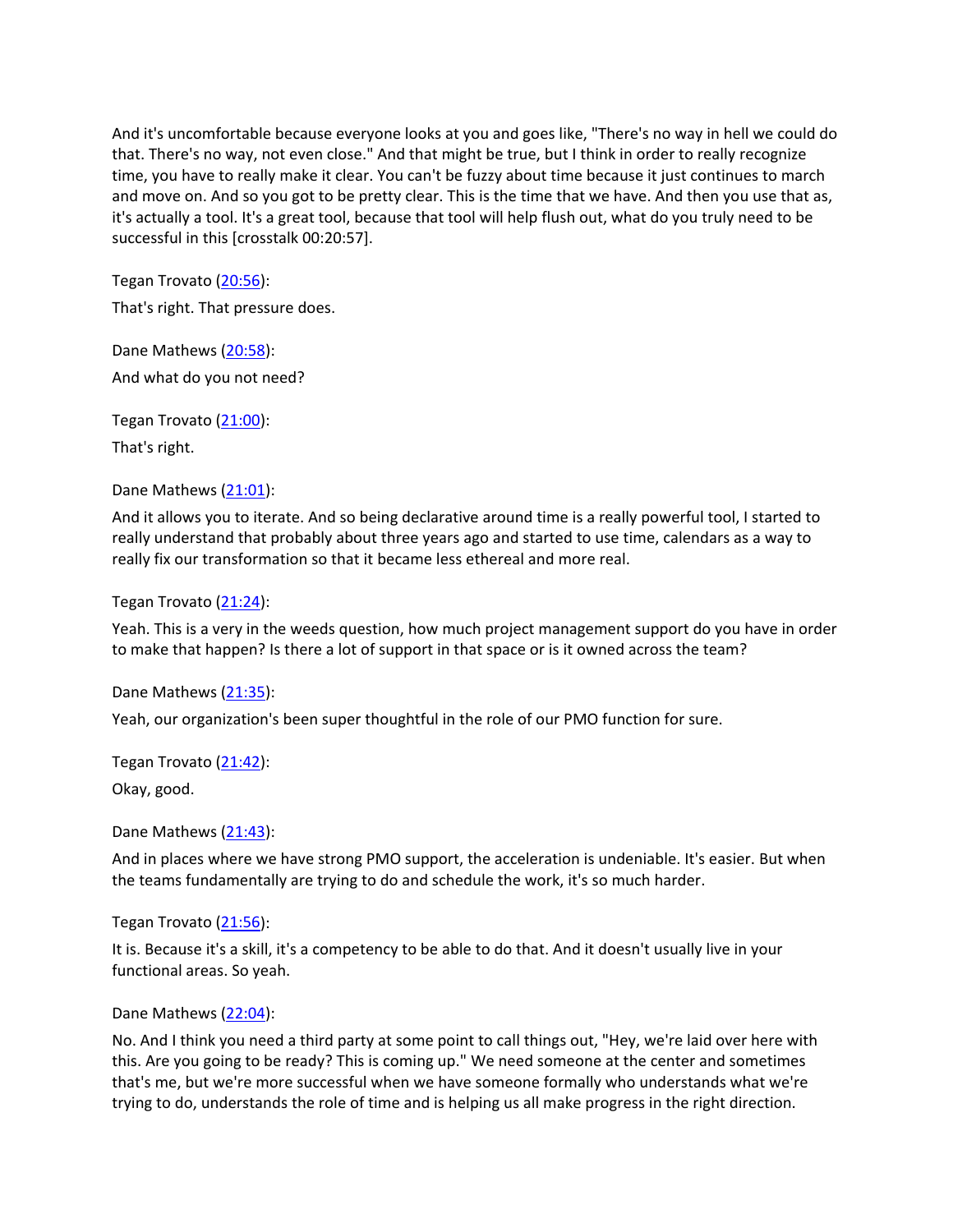### Tegan Trovato [\(22:28\)](https://www.rev.com/transcript-editor/Edit?token=HCUF0qlkssP10i7DD72XgHxn5SDhVYqo9SUnjcOSyNXHR5ZMDAmQdkDSjiAilEP2wg-RYBnkIXYzTrquTij93tjtmUU&loadFrom=DocumentDeeplink&ts=1348.85):

And it keeps your relationships a little cleaner, right? To have someone else sort of hand smacking, if you will, my phrase. We'll talk a little here about teams for a sec, Dane. So we do a lot of teamwork at Bright Arrow. One of the first things we'll do when we work with teams is help them evaluate what competencies are often missing on the teams, leadership teams spec, 90% of the time, the PMO piece is missing, 90%. In all size organizations, it's really something. So that's why I ask about it. I think it's a key to success and it's often just not there at all.

### Tegan Trovato [\(23:03\)](https://www.rev.com/transcript-editor/Edit?token=zUi6UAH_IepbKtg-sbXsPZs7B5nnBVf8wXuhX2zl8qhUtiDNutUEO7tcooO2rBtVAm8G2imikg91pe2LQMg4t9VJ0GI&loadFrom=DocumentDeeplink&ts=1383.45):

And then what you've described and how you all run agile is in the team where we call it a team of teams, right. So I'm curious for you all, as you win together and you have these successes, do you have a milestone in place where you're reflecting back to the team of teams? Like, "Here's how we won, collectively here's what we delivered." Because I imagine there's something you're doing to keep them wanting to come back and collaborate. So what do you guys have in place to make sure this feels attractive internally?

#### Dane Mathews [\(23:36\)](https://www.rev.com/transcript-editor/Edit?token=2EMDIfeS9NnAqPuHnDPTHHhNoRXfJWxVEu3I7atVsy5XFrwk8rAagIbd7VBnHHfcncwW8uWWJWcFjwG0dXrafXCJxZ4&loadFrom=DocumentDeeplink&ts=1416.72):

We do retrospectives for sure, probably within the team we'll do retrospectives. And I think in the early days we would do those retrospectives, they'd feel good. And then we'd just kind of keep marching and we might look backwards at those retrospectives. Like, "Wait, did we really do those things or not? I think we've gotten better kind of tying up." We'll say a lot of the celebration locally, we've done a better job of over time. Where our real opportunity is to making sure that celebration happens, not only with the team, but I would say externally.

#### Dane Mathews [\(24:10\)](https://www.rev.com/transcript-editor/Edit?token=ouK0DrcgugdCAiW1nNOEBm5aVWGtFP_PEgsRpK4kdQjbez6LHHDWymNS8hjD44RzU-ZV_X5qviB7YESCjSe6FtZueGA&loadFrom=DocumentDeeplink&ts=1450.4):

So for me going back to me and my peers, how do we celebrate the work of the team? And that's something that's I think is a true unlock for us. Because I think that's the, when you have your senior leadership buy in, and the senior leaders are excited about the work teams are doing, it is like napalm on a fire. People just feel like, "Okay, so I'm actually doing the right things, I'm growing and I'm feeling the intrinsic rewards from this cross-functional leadership." I think that view is super important, when we'll say a marketing team, a consumer insights or what we call a demand science team and our IT teams come together and produce something new and novel when me and my peers all say, "That's awesome." And then when our bosses, our CTO, our chief operating officer, co-chief operating officer also say, "That's super awesome."

#### Dane Mathews [\(25:11\)](https://www.rev.com/transcript-editor/Edit?token=-01c6jl7FIeafByUJ0v7JRbA1pB-aSy9w0dF01WzzoJ7vZkZq2PqxgS7aVTl09IuQtpu5YhygLRQzLvV17CBKI7HTMg&loadFrom=DocumentDeeplink&ts=1511.62):

The teams are like, this's going to be a terrible analogy. They're like, they want to run through a wall. They're so excited to do the next thing, and it's super powerful. We actually had a recent example of that in kind of December and January timeframe. And it was super powerful. People were so excited to keep working on this specific work that it was definitely a transformational moment. It was truly crossfunctional, truly, truly, and because of the energy and effort behind it, because of the actual success of the project. And because of the recognition by the leadership team of this work, the team is just so excited to begin to move to the next phases of our planning. So there's been some great wins on the Conagra team for sure.

Tegan Trovato [\(25:56\)](https://www.rev.com/transcript-editor/Edit?token=Zl7LYJpvMwkUIZ030NnJw8HcIRnhE0gVBMqfpDOvzNHcfVCAJAfexFslYa-PD2XFuZvZ8O_yjn97ErKLX2S2CpR8tKA&loadFrom=DocumentDeeplink&ts=1556.72):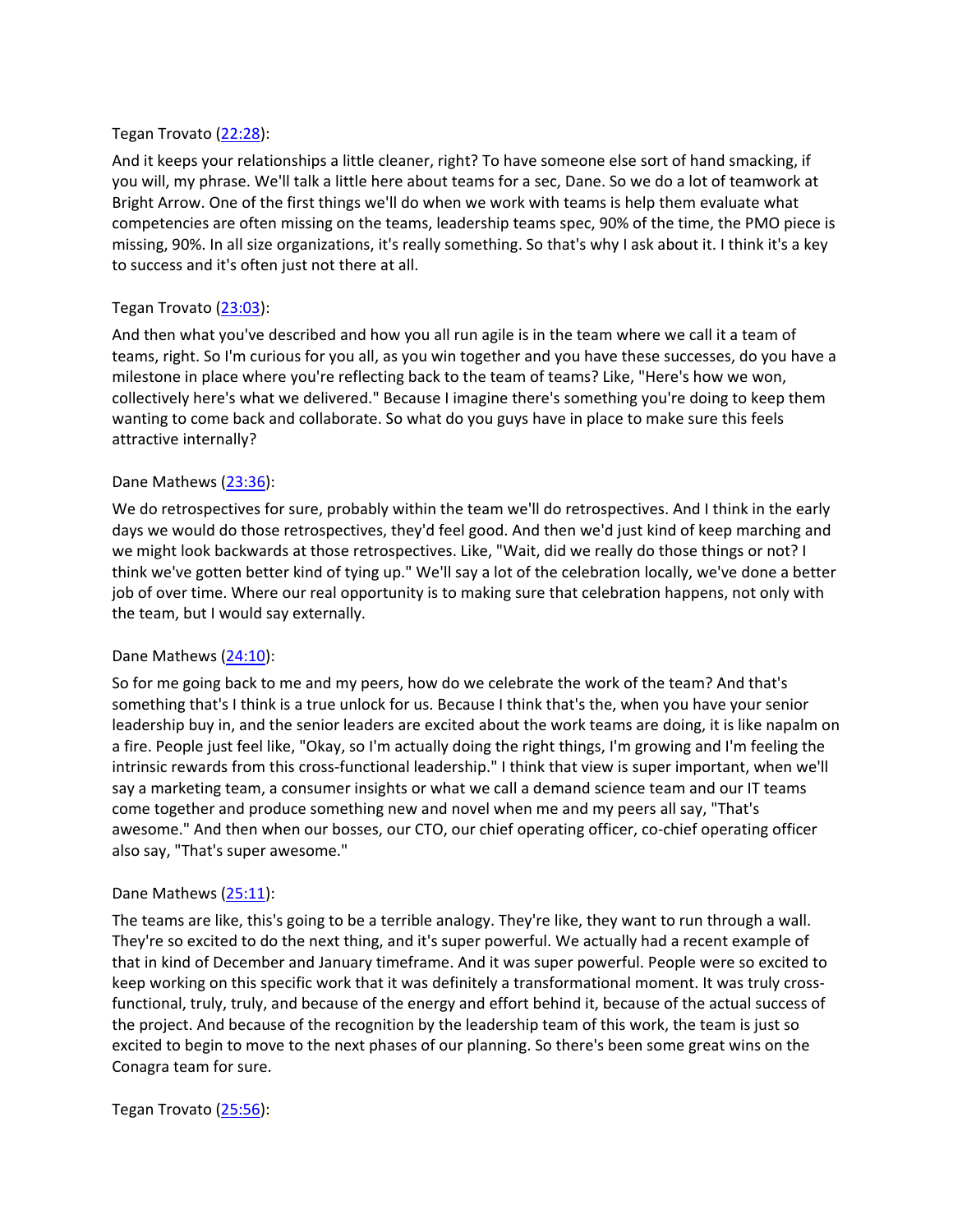That's fantastic. Thank you. So everything we've talked about so far is about being able to make really good decisions with data, which we love. What about when you have to make decisions without data? Dane, you told me there was a really pivotal, even transitional moment for you in February of 2020, right at the start of the pandemic, which took you way out of that space of some of the things we've talked about, like having a lot of great counsel of people who've done something similar before, or all the data we could want from internal and external old data points. So tell us about that time in February, 2020, where you were on the way other end of the spectrum and having to make really big decisions.

# Dane Mathews [\(26:37\)](https://www.rev.com/transcript-editor/Edit?token=Qhh7mVCOw12W9vABxBYqTeowBzaAelTCiQd2rznaP8VvEMqcV1JIauSGn6EMxzrhS1_6YKCXQewyFNrT6yyQVKcifAw&loadFrom=DocumentDeeplink&ts=1597.63):

Yeah, it was certainly at a pivotal time for me, up until this time, I was pretty unsatisfied with my ability to take risks. And when I watched my peers or I was reading articles and in the trades or in LinkedIn and people were celebrating some of their wins. I said, "Man, I want to do those kind of things." And those kind of things, just super air quotes folks, can't see me, but I'm doing super air quotes. Those kind of things are not like, all right, the day is all lined up. It's all super clear here. All right, time to go. And that's not truly being innovative. That's kind of hanging with the pack if you will. And it's perfectly fine strategy, but it's not something I wanted to practice again.

## Dane Mathews [\(27:21\)](https://www.rev.com/transcript-editor/Edit?token=d_QQmJSVg0fT_zbasa81sq9W5OwgdJTyyiupBiNZUSQHIwHn3uauEyzYDqD7GYfyDiLskOYdUYQvJWttHC2kTGkqM0E&loadFrom=DocumentDeeplink&ts=1641.55):

So I was really unhappy with my, my ability to drive, to move my team in directions that weren't necessarily supported by data really at all. But I feel pretty strongly about. And so in February of '20, we were all sent home. We were all working from home. My entire family was home. My kids were here, kids from college came, my wife was here. She's a principal, we were all working from home, ordering from shout to Instacart. We're ordering from Instacart. I'd gone to the grocery store a little bit, but in the early days we were all masked up. We were lines outside, only five people in [crosstalk 00:27:56].

## Tegan Trovato [\(27:55\)](https://www.rev.com/transcript-editor/Edit?token=mfMWS2hRuxp8nLJPZP5J2S5R772I2Zsph79erJm2JjEckDEqYzh3XrL1X9zX1iSPrQVHNp3n1zajV3ItBH5CtcSdCak&loadFrom=DocumentDeeplink&ts=1675.83):

Wiping our groceries down when they got in your house. Yeah.

## Dane Mathews [\(27:58\)](https://www.rev.com/transcript-editor/Edit?token=LWQKMkL-7Si9Dayxa1YMiy_QXWdO5i4ICYYCJ5CQjNm3icOkwbns8LYCp6eL7_4bVZSe4bBQsm4BCIQ4rRWKdtFmL3I&loadFrom=DocumentDeeplink&ts=1678.83):

Yeah, yeah. The whole nine yards. And I was just reflecting on it. I was like, "Oh man. So we sell groceries, and this whole thing has gotten weird and strange-

Tegan Trovato [\(28:05\)](https://www.rev.com/transcript-editor/Edit?token=_Wf3BqJNvkAL_m3dMmlzRKaMlWP6v_Hj8z8sCz7xlFu6r2GM5eg9-poQaLkABwCGmdPGy6yH38qqRf8oTu_eZXDNS4M&loadFrom=DocumentDeeplink&ts=1685.79):

Yeah. Wow.

## Dane Mathews [\(28:08\)](https://www.rev.com/transcript-editor/Edit?token=ib5boy9hLRwSUlxSsnZdHYA44qdUQSJ6jP1WaQasEg_3k1VvU5fEZvLoKnvujAlz0LhhtscchZWKkQ7fGYby_GhGrsQ&loadFrom=DocumentDeeplink&ts=1688.4):

... and different. And so we were in the middle of planning our next quarter from a media perspective, we were going to step and repeat our media plan, just now the usual stuff, we're going to do some video. We're going to be in social, blah, blah, blah. And I was listening to the team and someone said, "Oh podcast are really trending now. And people start listening to podcasts as [crosstalk 00:28:30].

Tegan Trovato [\(28:29\)](https://www.rev.com/transcript-editor/Edit?token=e04LiimmZ1PTJzb1WTY-P5ALL-KAnlFKvTRqpP6uKHP6gVDQXvCvpIbkL40uGb8a4-Pv3yXaQ3HA0CtIfqSq6Qge1oA&loadFrom=DocumentDeeplink&ts=1709.94): Hopefully they still are.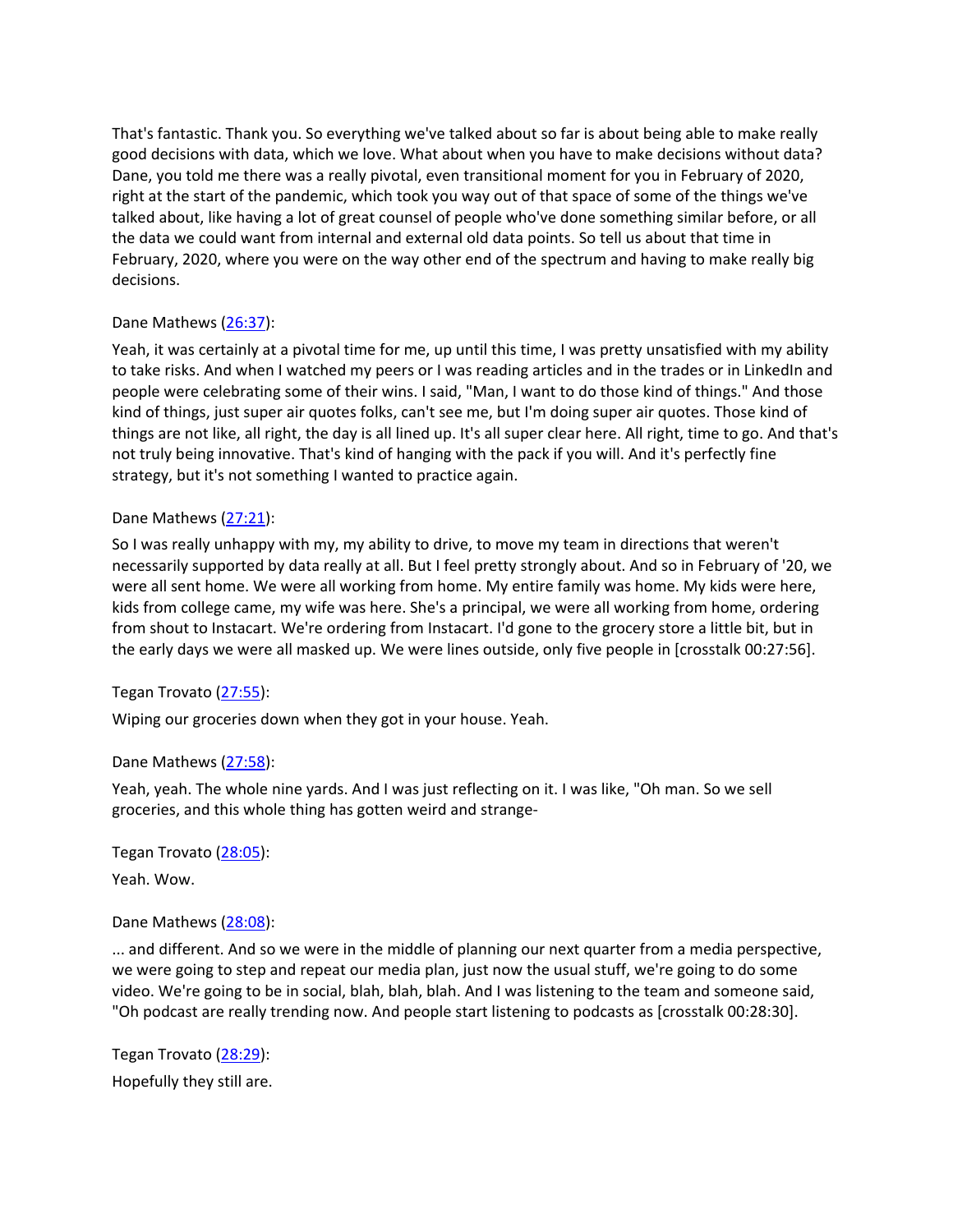Dane Mathews [\(28:31\)](https://www.rev.com/transcript-editor/Edit?token=G4iyk3XEFl7K0VBD-aAzzEQOoHygpwrd_agZC6Sj5zeNZce3zsGiucd6wPAbmzrzFVswMyZju7UfLczQg6bqFppGMrI&loadFrom=DocumentDeeplink&ts=1711.69):

They definitely still are. Because the podcast game is serious these days. [crosstalk 00:28:36].

Tegan Trovato [\(28:35\)](https://www.rev.com/transcript-editor/Edit?token=_dtayTYCQWmMAzYDTGm8lTbf0NqhnqITT_svEcUROS6ELqSMtro-w3kLUch4lKjMJkPCFEwDluuB0WoUkIFUgdbM3lk&loadFrom=DocumentDeeplink&ts=1715.56):

Yes, it is.

## Dane Mathews [\(28:36\)](https://www.rev.com/transcript-editor/Edit?token=_NPqWDAGyHA6ntsrS_ztYdGdLLtwwZIoWfLTPEvygG7CcR7ZvzFKB1lzLPfyzjKtXcrYHMemNg_Pgw5h0ciwXWeWiwQ&loadFrom=DocumentDeeplink&ts=1716.78):

It's good stuff out there. And so I'm listening to the team and I'm thinking a lot about Instacart. I'm thinking a lot about target.com, thinking a lot about in the Target app, thinking a lot about Walmart, Walmart app and all these changes coming in the new consumer. And I kind of jumped in and said, "I want us to actually start to move significant dollars into e-commerce platforms. And we started to move a lot of our dollars into these e-commerce platforms and there wasn't really any data. It was still, we'll call it bleeding edge, but it was so apparent through the way where we were living. So I didn't have real data that said e-commerce adoption is X, Y or Z. I knew where we were sitting and we were sitting about five, five and a half percent. But in that meeting on my front porch in February of 2020, I told the team to move 20% of all of our media spend into e-commerce platform. And the agency lead at the time was like, "Are you sure you want to do that?" "I don't know."

## Tegan Trovato [\(29:34\)](https://www.rev.com/transcript-editor/Edit?token=0n7qkOZ76SOXRPwpiiCqxCmqdiF4chERjS7ZhW5v3na6KGaHydUkgx3rPY5LXpbRat3EB1x5GnJYYHHM_i6Ltgpd5Dw&loadFrom=DocumentDeeplink&ts=1774.11):

Yeah. We're not talking small dollars here for those of you listening, right? So,yeah.

## Dane Mathews [\(29:38\)](https://www.rev.com/transcript-editor/Edit?token=9dLaOU0K-tqLGqeCUGtqct9GPMqBB4eQ6voyhJ-SdXX9EStE_MbmJlpsick-JfVvbEfUoWSrLPTovXiCv0fSl-0kqVI&loadFrom=DocumentDeeplink&ts=1778.71):

Yeah, yeah. We're going to move for some pretty significant dollars and let's be clear, when you start to market in those spaces, you need very different skill sets. In a lot of ways, our advertising on ecommerce platforms don't necessarily have a lot of creative against them. These are search tactics in Instacart and Walmart in Target on Amazon. So doing search advertising is a very, very different skillset than say, social media advertising. We had the skillset, we had the talent on the team. So that was great. But that team went from executing maybe 10 to 15% of our spend, to executing 40 or 50% of our spend.

Tegan Trovato [\(30:18\)](https://www.rev.com/transcript-editor/Edit?token=j2z3hwuxKWIJm9g0r5arU1_7znAyWJ0NQ4KocJnevb8RO7V6hpP587BWSLmlZQkkhWy9tEX0gBoHWeokgieULnrLuTk&loadFrom=DocumentDeeplink&ts=1818.51):

Wow.

## Dane Mathews [\(30:19\)](https://www.rev.com/transcript-editor/Edit?token=c6YUkeLJuLVTQ8KQkUehoJm7I43AcKLRkTHyKacxq6YYoj6oNSj5NHs8aHKfUT2d7F85Mzn2KYxDC0v1ONlR5bDj9i0&loadFrom=DocumentDeeplink&ts=1819.13):

And so I'm sure that team at background was like, "Yeah." And I think the social team and we actually had some broadcast TV [crosstalk 00:30:27] at the time, they were a little like "Boo." It was exactly the right call to make hindsight being 2020, which means at that time in February of '20, we were about five, five and a half percent of total sales, our total sales being e-commerce sales. And today we're sitting at about nine and a half 10. So we basically doubled the presence of our eCommerce business and over that timeframe, partly because of the consumer clearly, but also because we made that shift and we made that substantial shift. And through that shift, the entire organization came along with us.

## Dane Mathews [\(30:59\)](https://www.rev.com/transcript-editor/Edit?token=hLdHaJ3umrbbWwJhqfQltcPOQAompS5OKNSoSIvxV2mq21b3a__WpWGDbYWkPYoOqj-IGgaWUB1fvzuUc3NGvq3ptJw&loadFrom=DocumentDeeplink&ts=1859.12):

And if you listen to the earnings calls, delivered by our leadership team, you'll see a lot of information around how we're winning in e-commerce. It's actually a fundamental topic and growth plank for the organization now.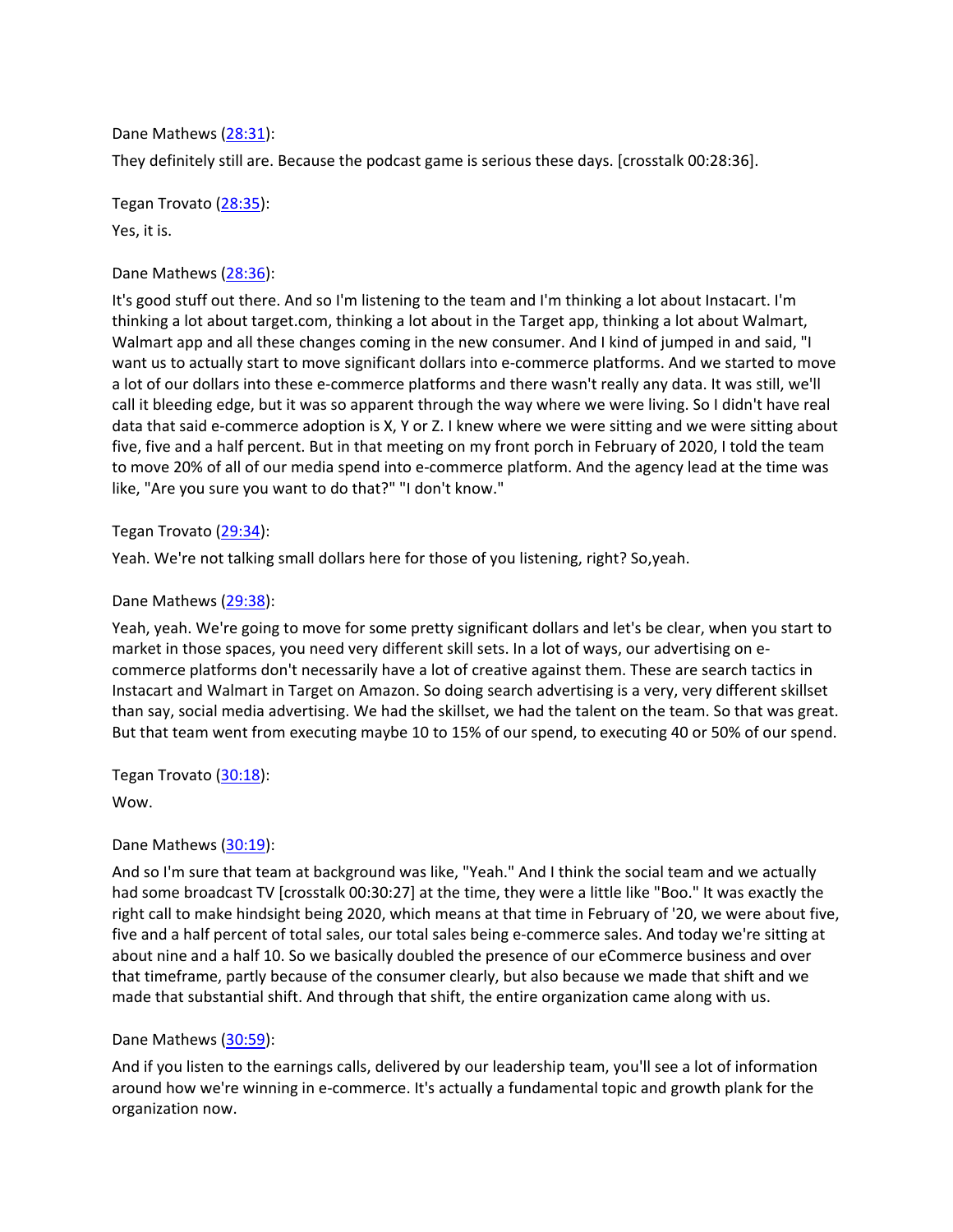# Tegan Trovato [\(31:12\)](https://www.rev.com/transcript-editor/Edit?token=QoR5bxp6PambQ7r9Kldy_KhNh_C6lDqf3vTfwL-IDzNaDCH-kOimrkjgYAKmn_i_yP9JuTE9TTbkRHMew7acrI_2wr4&loadFrom=DocumentDeeplink&ts=1872.96):

That's fantastic.

# Dane Mathews [\(31:14\)](https://www.rev.com/transcript-editor/Edit?token=btU-7-p0bTSGESiMzvv9QW_vTMJajy6NJ8Gs0MJ2bRxcAY3Og2Na2UwiLZT2pVEpeoEl9n-cR0a3OR829bSCVmhScpE&loadFrom=DocumentDeeplink&ts=1874.57):

And it's not because of my personal decision, it's all because of the team at the end of the day. But part of my role as a leader is to start to peer around corners. And if I'm only using data to peer around corners, I'm not really peering around corners, I'm kind of looking at the corners. And so it was a big moment for me, a big growth opportunity for me to truly step out there, beyond data. And I'm a data person, but to lean into the word you said to you, which is how are we being creative and innovative when we don't have all the facts in front of us. And do we understand the business well enough that we can see those changes coming and those opportunities?

# Tegan Trovato [\(31:54\)](https://www.rev.com/transcript-editor/Edit?token=3tQ_wmJyLv1nHqwH4uyfkLuivtswznfXiOymhM4NJQz0yyWUrdZzLU978K4CxqrPT4CAm9UN5G1IGYWhgAC7vL700-I&loadFrom=DocumentDeeplink&ts=1914.48):

Yeah. I want to appeal one more layer off of this. And have you get really personal about when you made that decision. What I hear you saying is, it was sort of obvious to me as a leader that we had to do something different, but at the same time you're operating from the, that's not your wiring. Your wiring is, "Let's look at reports, let's pull internal data, let's look at the market." And this had to be made fast. This was a very quick decision. And I imagine when leaders have to make decisions without much any behind it, there has to be some fear because if it doesn't go well, you're going to have to answer way up the food chain. Right? So tell me about the personal experience of, how did it feel, how did you overcome any of the internal barriers to pull the trigger? There's some level of acting from your intuition here, which is part of leadership. It certainly is, but I don't think we talk about it enough. So how did you excavate your own intuition through this and just do it?

## Dane Mathews [\(32:55\)](https://www.rev.com/transcript-editor/Edit?token=jd2UU7rBaV2SgrEWLEA80x352IlY78R-o1OMpv9WPYPptoGnMwud9hgTXJtTR6UapOff6aHMEp_-PE-bcQXd3QwW6vw&loadFrom=DocumentDeeplink&ts=1975.1):

Yeah, I think the biggest thing is, and this is a broader conversation I was having with myself is the concept of perfection. So am I afraid to be an imperfect leader in a completely vital, ambiguous, uncertain environment? How can I be perfect when the entire ecosystem I actually work within is moving and underrating all around me. It's actually impossible. So for me, moving into this moment, I had been working on am I worried about making a decision because I might be seen as imperfect and what is my choice? Do I want to be a perfect leader which doesn't exist or do I want to seen as a leader who can respond and adapt? And in this case, I felt like I wanted to be the leader who could respond, who could adapt. And I felt like my leadership team, specifically my boss, would acknowledge my ability to move and make decisions versus waiting for everything the line up and be perfect.

## Dane Mathews [\(34:02\)](https://www.rev.com/transcript-editor/Edit?token=kKy7_MvqX4Ev8Qdc5c9pMD6mqzERp89s9GUj6WyVm05Yx31btsm5vV3G9X--imy8o7GCYQzGYKV-ApVOs_0M58zGmm8&loadFrom=DocumentDeeplink&ts=2042.62):

And that was the calculus I made. And it's the calculus I stand by, which is, if I think I'm going to show up and be perfect in a marketplace that is as uncertain as it is today, I'm already off to the wrong start. It's just like being a lonely leader. I'm off to the wrong start. It's the wrong frame of reference. So I'm looking for opportunity to stretch myself and say, "I might not get this perfectly right, but I think based on my intuition and my experience, I think I'm going to be more right than wrong. And if I am wrong, I can just change it. And it's all good."

Tegan Trovato [\(34:36\)](https://www.rev.com/transcript-editor/Edit?token=m_4DJg45JbAz9VSac-VJcp0u4egOAvhhKwkxJPHth91gKROg0CFOMYI4Sw1_IoRZQplqwf9JsSJlpYy3w-0xS0aoOJs&loadFrom=DocumentDeeplink&ts=2076.27):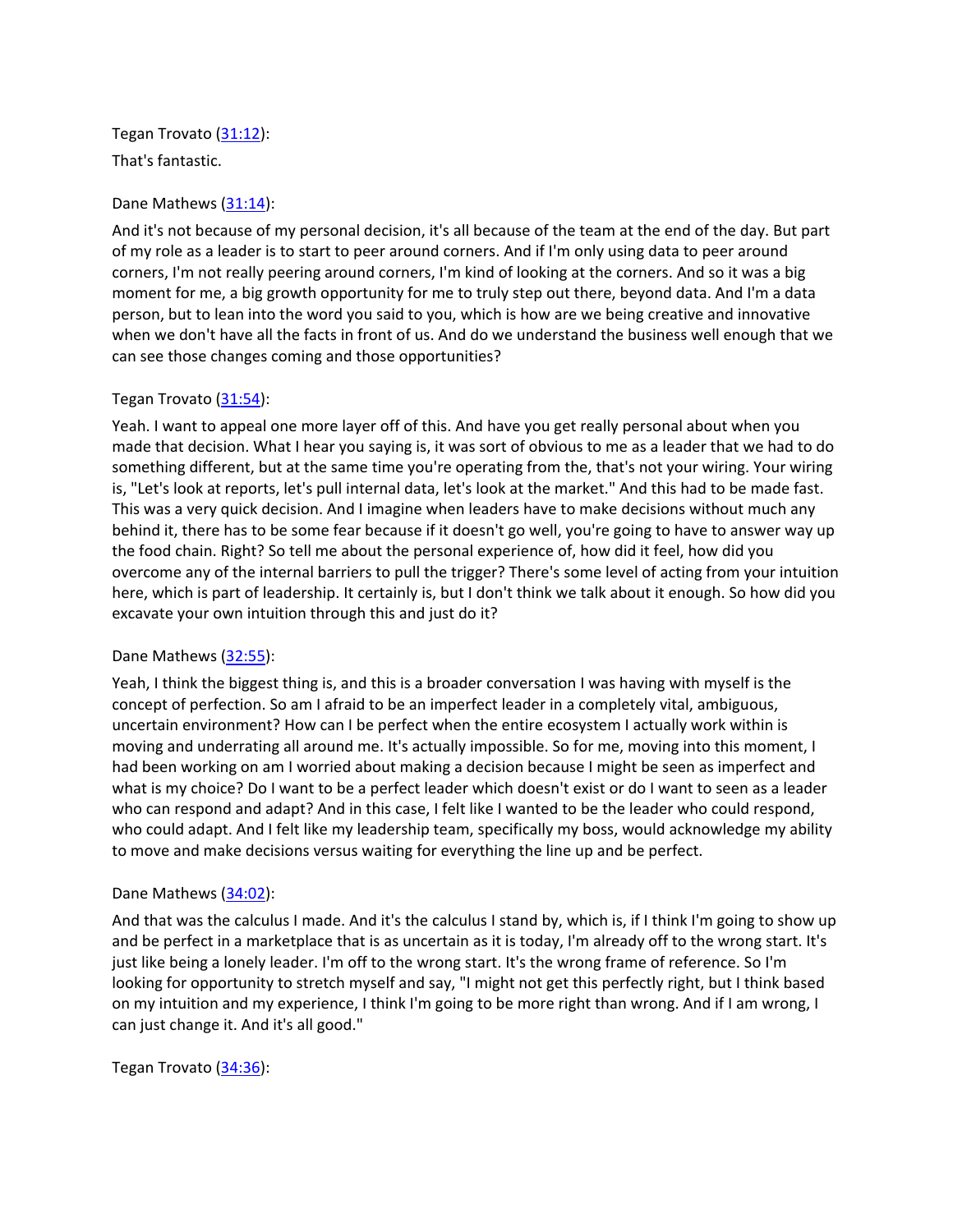Well said, okay. How can listeners find you online Dane so that they can see what you're up to and stay in touch with you?

Dane Mathews [\(34:44\)](https://www.rev.com/transcript-editor/Edit?token=dxzAPxZ0yNYs7i7K7AxBqieH8Q5CFuQqdC-ar-ng74hRwwmGTMVbSCvZ4UyjAU4L61qUf1te2hdXAAHev5uWE5RtkZ4&loadFrom=DocumentDeeplink&ts=2084.35):

Nah, it's a growth opportunity for me. I'm a fairly insular kind of guy, but I'm on Twitter. I watch Twitter [crosstalk 00:34:51].

Tegan Trovato [\(34:51\)](https://www.rev.com/transcript-editor/Edit?token=HpZOqCXt1lPvA_G8FKlYLHyYW5YjlIVCkzB2ZTlosNpqpquNBxxTlanYKdjP4U5YuDVj2lNzb0uJENRdLobjSXZkfHI&loadFrom=DocumentDeeplink&ts=2091.49):

You're a lurker, I'm a lurker with you on Twitter.

Dane Mathews [\(34:52\)](https://www.rev.com/transcript-editor/Edit?token=5XQhEghfzTt1jZk6ZLLW2UWMXzyLW4HLUX-jgGxGi5oQ_uYp7OA0WfC8tTLQYmAs3kIyU04t8zjkoEVr551o0_lnuzM&loadFrom=DocumentDeeplink&ts=2092.63):

I'm a lurker. I'm a Twitter lurker. And on LinkedIn. Those are the best two places to find me.

Tegan Trovato [\(35:01\)](https://www.rev.com/transcript-editor/Edit?token=Jlk0ibwPt5Z8nEIn-6TRg1vuw-gguG_VFgFNTSc-dK4cr60TJZIqrPq02j6MU3dv7YLU75CM-8ukhxINikw_HBk38QE&loadFrom=DocumentDeeplink&ts=2101.6):

Great. We'll be sure to include your contact information for those two in the show notes or links to your profile, rather. So in closing, Dane, I want to ask you the signature question we ask all of our guests. As you know, the podcast was created to discover the behaviors, practices, beliefs, and skills that future leaders need to possess so that they can keep leading these systems, which are apparently going to slow down or be less volatile anytime soon. So to get your read on what's required of future leaders, just finish the sentence for me, leaders of the future will-

Dane Mathews [\(35:32\)](https://www.rev.com/transcript-editor/Edit?token=JF7efcDD-CIrSYA8RpPz-_Cf9Bn35yCxateRXVdVR88PGMxuBoksLdyG_31hJf12Qu78jwSmRAicWl3s9jSYx073p5Q&loadFrom=DocumentDeeplink&ts=2132.73):

I'm going to answer the question and provide some good context behind why I answer the question this way.

Tegan Trovato [\(35:36\)](https://www.rev.com/transcript-editor/Edit?token=k_gbmKmuEl2YrjVpsEQxtaqZRGyOOoIGT0AhrlCC0Kx-_LA5VUw4LiBKWgMOb5nRODhaVh9UZGp__1XBGx8HsN6m_S4&loadFrom=DocumentDeeplink&ts=2136.53): Perfect.

## Dane Mathews [\(35:37\)](https://www.rev.com/transcript-editor/Edit?token=BXkhlabQrGarOY5aWUp_Q-pG7HwQOL3Dnr_H691gWHNSdfUijkPnk6WeohCJCKB710bInTHNqB6voosHs59K_U1AjPA&loadFrom=DocumentDeeplink&ts=2137.06):

So let's see, leaders of the future will require innovation at every level of the organization. In the future, I don't believe me or people that look like me will be successful if the mantle of innovation and creativity and peering around the corners is only delivered from on high. It has to be distributed. It has to be distributed. And here's why, here's what I'm seeing. Part of my team's work is in automation, which means we use machine learning and automation to actually deliver recommendation to consumers, very similar to what Facebook and Instagram and the other social platforms do. They use algorithms to promote content.

## Dane Mathews [\(36:25\)](https://www.rev.com/transcript-editor/Edit?token=4udunOBvwsS7y5LQ2p9m18d0aR8tQns_7FgMzaEH8XiLvyYpM7oCwac2n9x8fhS9dD8qf2SjkuNaQnl9XgXZVQZG1ME&loadFrom=DocumentDeeplink&ts=2185.2):

And what I'm sensing is with one foot in that world, if the algorithms and the computers are fundamentally executing and making decisions, what is the role of my team? They're not executing in this space. Now it's a burgeoning space for most marketers, for sure. It's a space that we all live in when we go on marketplace and we go do advertising into these platforms, but we don't always natively live in them on our own. And we actually have some automation running and some of our own platforms. If the computers are making these decisions and optimizing this content more broadly, scaly across our consumers, what's our role? What's my team's role? They need to be seeing around the corners too.